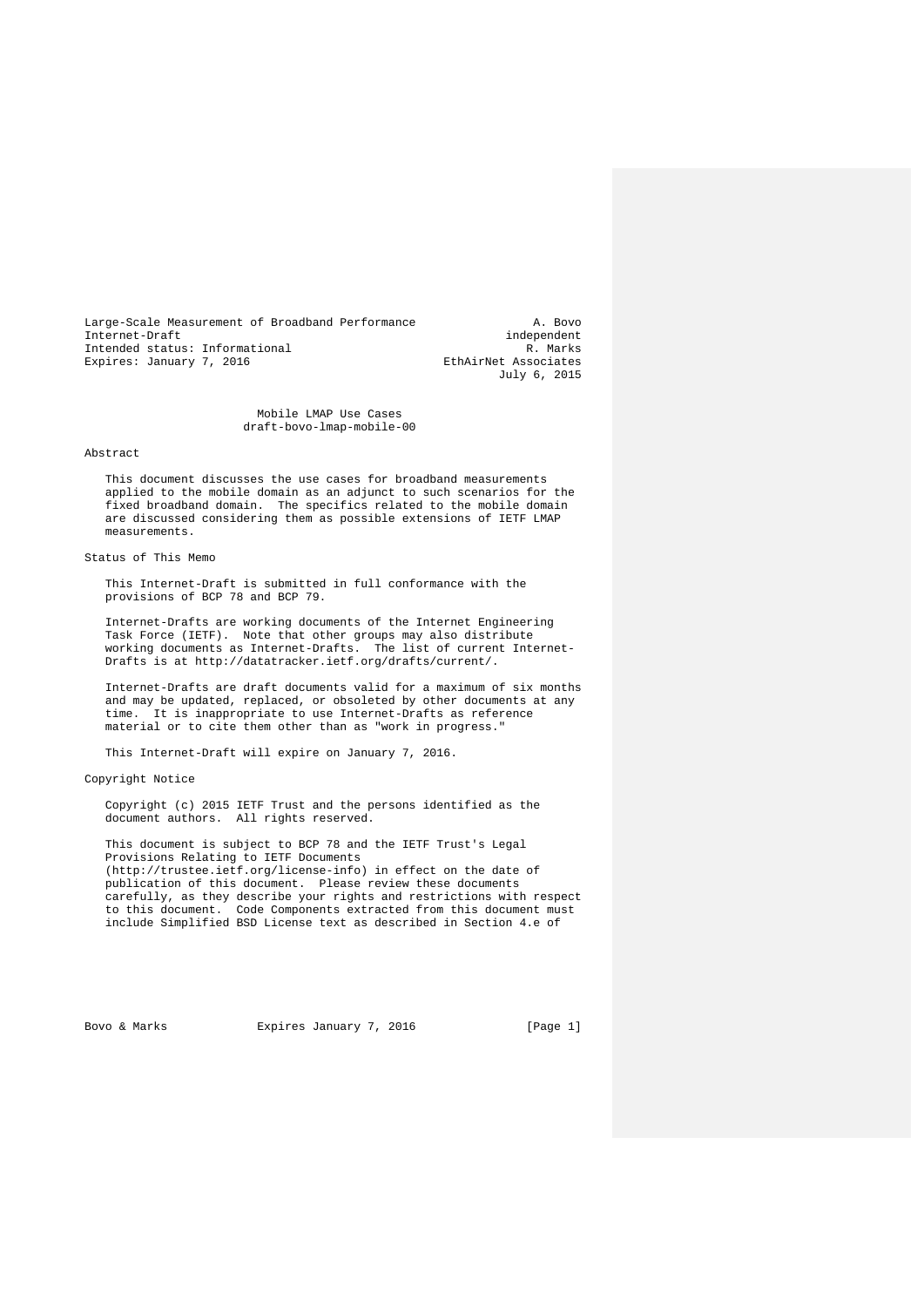Internet-Draft Mobile LMAP Use Cases July 2015

 the Trust Legal Provisions and are provided without warranty as described in the Simplified BSD License.

# Table of Contents

| 1.                                                                        | 3              |
|---------------------------------------------------------------------------|----------------|
| 2.<br>$Terminology :$                                                     | 3              |
| Rationale for mobile broadband measurements use cases<br>$\overline{3}$ . | 3              |
| 4.<br>Mobile Measurement Applications                                     | $\overline{4}$ |
| 5.                                                                        | 5              |
| Stakeholder: User (individual or enterprise)<br>6.                        | 7              |
| 6.1.<br>Use Case: Use Case: SERVICE CHECK                                 | $\overline{7}$ |
| 6.2.                                                                      | 7              |
| 6.3                                                                       | 8              |
| Stakeholder: Cellular tower operator<br>7.                                | 8              |
| Use Case: AUTONOMOUS NETWORK PERFORMANCE ACCESS<br>7.1.                   | 8              |
| 7.2.<br>Use Case: AUTONOMOUS RADIO NETWORK ACCESS                         | 8              |
| Stakeholder: Wireless carrier / Network operator<br>8.                    | $\mathsf{Q}$   |
|                                                                           | 9              |
| 8.2.<br>Use Case: SERVICE LEVEL AGREEMENT                                 | - 9            |
| 8.3.<br>Use Case: RESOURCE USAGE                                          | 10             |
| 8.4.                                                                      | 10             |
|                                                                           | 10             |
| 9.1.<br>Use Case: CHECK MODELS                                            | 10             |
| 9.2.<br>Use Case: GET ACCESS TO REAL IN-FIELD DATA                        | 11             |
| 10. Stakeholder: Standards developer                                      | 11             |
| 10.1. Use Case: METRICS AVAILABILITY                                      | 11             |
| 10.2. Use Case: CHECK OF OPTIONS                                          | 11             |
| 11. Stakeholder: User device vendor                                       | 11             |
| 11.1. Use Case: UE CHARACTERIZATION                                       | 12             |
| 12. Stakeholder: Application developer                                    | 12             |
| Use Case: APPLICATION CHARACTERIZATION<br>12.1.                           | 12             |
| 13. Stakeholder: Application service provider                             | 13             |
| Use Case: MOBILE SERVICE CHARACTERIZATION<br>13.1.                        | 13             |
| 14. Stakeholder: Governmental policy maker                                | 13             |
| 14.1. Use Case: POLICY CHECK                                              | 13             |
| 14.2.<br>Use Case: COMPETITION CHECK                                      | 14             |
| Use Case: STRATEGIC DIRECTION and EFFICIENCY IMPROVEMENT<br>14.3.         | 14             |
|                                                                           | 15             |
|                                                                           | 15             |
|                                                                           | 15             |
|                                                                           | 1.5            |
| 18.1. Normative References                                                | 15             |
| 18.2. Informative References                                              | 15             |
|                                                                           | 15             |
|                                                                           |                |

Bovo & Marks **Expires January 7, 2016** [Page 2]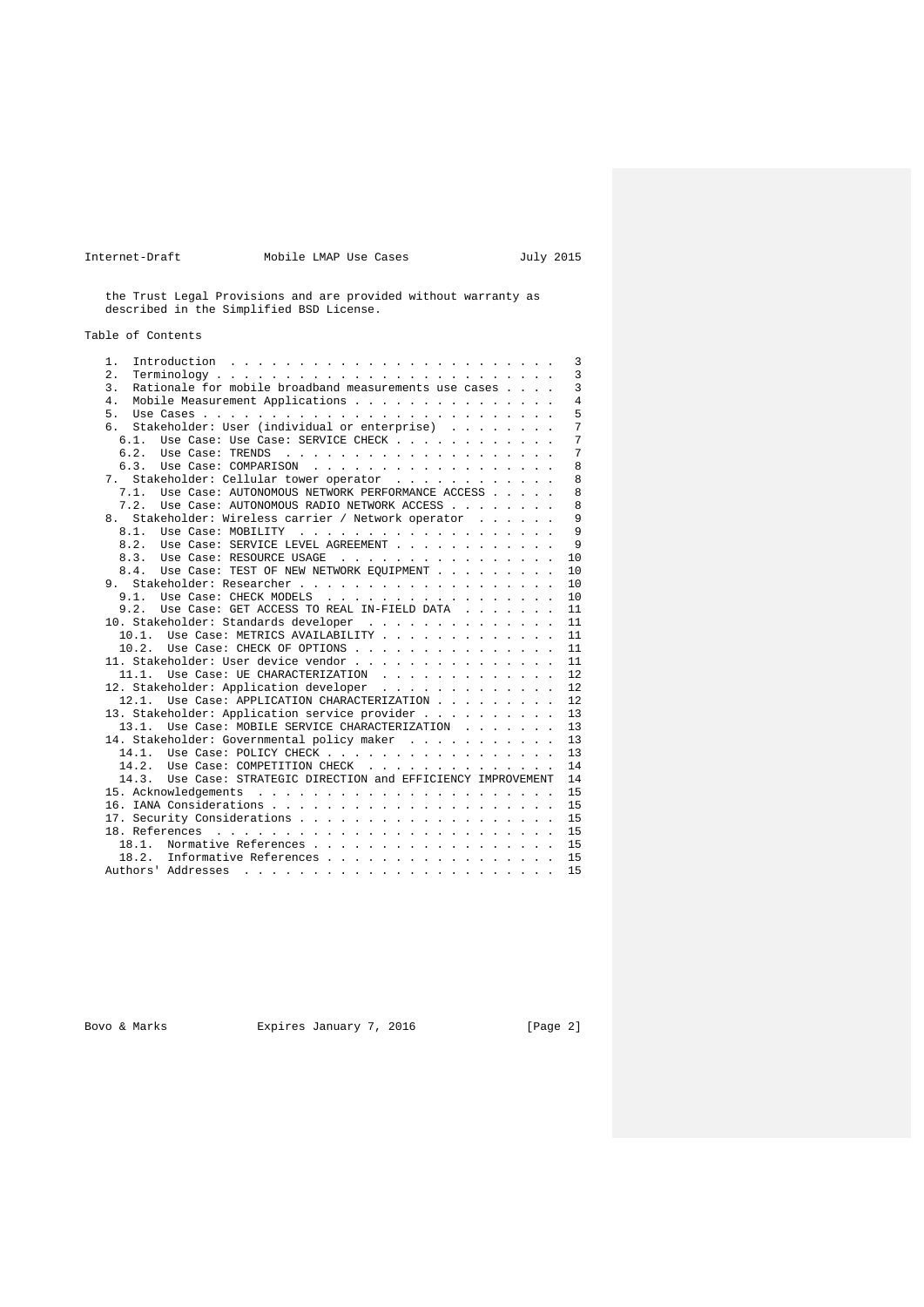Internet-Draft Mobile LMAP Use Cases July 2015

1. Introduction

 Networks and services must accommodate service profiles with exponentially increasing mobile traffic. Such traffic has significantly changed the network architectures as well as the way the networks are controlled and measured. The same is true of services; service providers have to deal with specific problems related to traffic profiles coming from the mobile domain, with specific requirements different those of fixed broadband access.

 This draft describes a set of use cases for broadband measurements applied to the mobile domain. Some of these use cases apply to

terrestrial landline networks as well. The primary aim at this initial stage is to detail specific use cases that are important in the mobile domain and that are aimed to compensate measurements based on line-based networks. Mobile considerations as documented here may lead to an expanded scope for the LMAP Working Group.

 This document is drawn from work done within the IEEE Project 802.16.3 on "Mobile Broadband Network Performance Measurements" [P802.16.3]. That project considers a measurement framework for mobile broadband measurement scenarios applicable to multiple stakeholders. Such models support flexible measurements and provide the basis for a standardized framework facilitating measurement comparison and validation.

#### 2. Terminology

The following abbreviations are used in this document:

| Abbreviation                                  |
|-----------------------------------------------|
| KPI<br>NO.<br>SIM<br><b>SLA</b><br>SON<br>UE. |

#### Abbreviations

3. Rationale for mobile broadband measurements use cases

 Specifically mobile scenarios for broadband measurements are considered here for reasons including the following:

Bovo & Marks **Expires January 7, 2016** [Page 3]

**Deleted:** fixed

**Deleted:** but may be¶ inadvertently overlooked when the primary focus is on fixed¶ measurements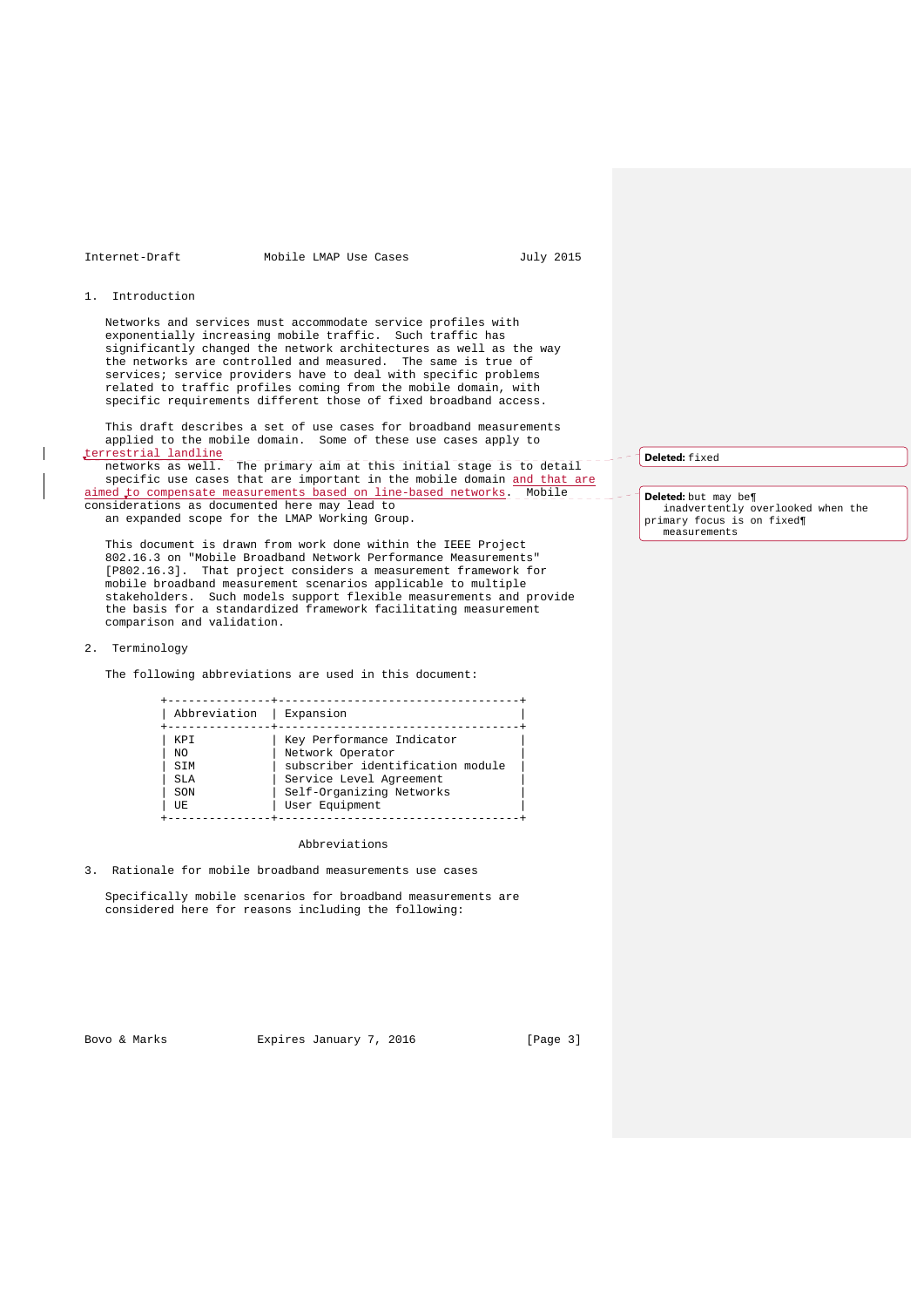| Internet-Draft   |                                    | Mobile LMAP Use Cases                                                                                                                                                                                                                                      | July 2015 |                                  |
|------------------|------------------------------------|------------------------------------------------------------------------------------------------------------------------------------------------------------------------------------------------------------------------------------------------------------|-----------|----------------------------------|
|                  |                                    | o Mobility can be the primary cause of variations of service<br>experience over time, with a huge impact on the user's perception                                                                                                                          |           |                                  |
|                  |                                    | o Mobile networks in general are affected by varying radio<br>conditions that impact services. Measuring radio conditions<br>concurrently with correlating service indicators can provide a better<br>characterization and explanation of user experience. |           | Deleted: together with           |
|                  | mobile domain.                     | o Roaming scenarios and multiple operators are distinctive of the                                                                                                                                                                                          |           |                                  |
|                  |                                    | Considering specifics of the mobile domain allows completing the                                                                                                                                                                                           |           |                                  |
|                  |                                    | overall picture for broadband measurements, resulting in a more                                                                                                                                                                                            |           | Deleted: leading to generalized  |
| comprehensive    | measurements framework             | standardization. In the absence of a standardized mobile broadband                                                                                                                                                                                         |           | Deleted: Until the               |
|                  |                                    | efforts by each stakeholder to compare network<br>performance will continue to be complex as well as difficult to                                                                                                                                          |           | Deleted: is standardized, in the |
|                  |                                    | ascertain quantitatively or to compare fairly with other results.                                                                                                                                                                                          |           |                                  |
|                  | 4. Mobile Measurement Applications |                                                                                                                                                                                                                                                            |           |                                  |
|                  | itemized in Table 1.               | Some measurement applications related to the mobile domain are                                                                                                                                                                                             |           |                                  |
| Item<br>#        |                                    | Measurement Application                                                                                                                                                                                                                                    |           |                                  |
| $+ - - - -$<br>1 |                                    | ----------------------------------<br>Overall data on Quality of Experience of set of networks<br>available to consumers                                                                                                                                   |           |                                  |
| 2                |                                    | Quality of Experience of a specific network                                                                                                                                                                                                                |           |                                  |
| $\overline{3}$   |                                    | Identify limitations in deployment of a specific network                                                                                                                                                                                                   |           |                                  |
| $\overline{4}$   |                                    | Monitor for changes in operation of a specific network                                                                                                                                                                                                     |           |                                  |
| 5                |                                    | Diagnose problems in a specific network                                                                                                                                                                                                                    |           |                                  |
| 6                |                                    | improve knowledge of system performance                                                                                                                                                                                                                    |           |                                  |
| 7                |                                    | lead the market toward more effective networks                                                                                                                                                                                                             |           |                                  |
| 8                |                                    | encourage the redeployment of scarce spectrum using<br>efficient technologies and implementations                                                                                                                                                          |           |                                  |
| 9                |                                    | compare measured performance data to simulated results                                                                                                                                                                                                     |           |                                  |
| 10               |                                    | assess theoretical models                                                                                                                                                                                                                                  |           |                                  |
| 11               | development                        | assess technology elements proposed during standards                                                                                                                                                                                                       |           |                                  |

 $\overline{\phantom{a}}$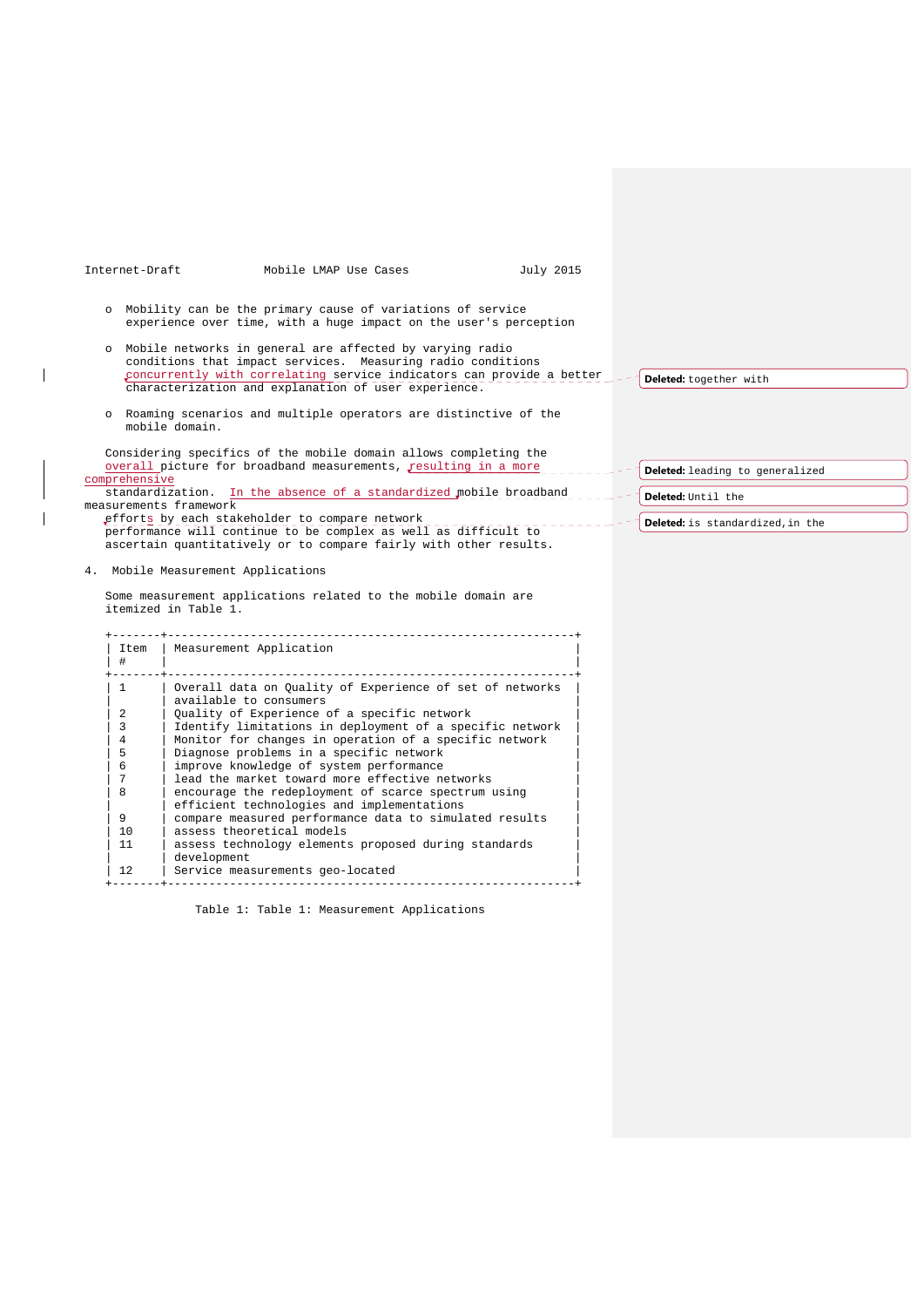| [Page 4]<br>Expires January 7, 2016<br>Bovo & Marks |  |  |  |  |  |  |  |  |  |
|-----------------------------------------------------|--|--|--|--|--|--|--|--|--|
|-----------------------------------------------------|--|--|--|--|--|--|--|--|--|

Internet-Draft Mobile LMAP Use Cases July 2015

# 5. Use Cases

 Various use cases are summarized in Table 2 below, with cross reference measurement applications listed in Table 1 and to relevant stakeholders.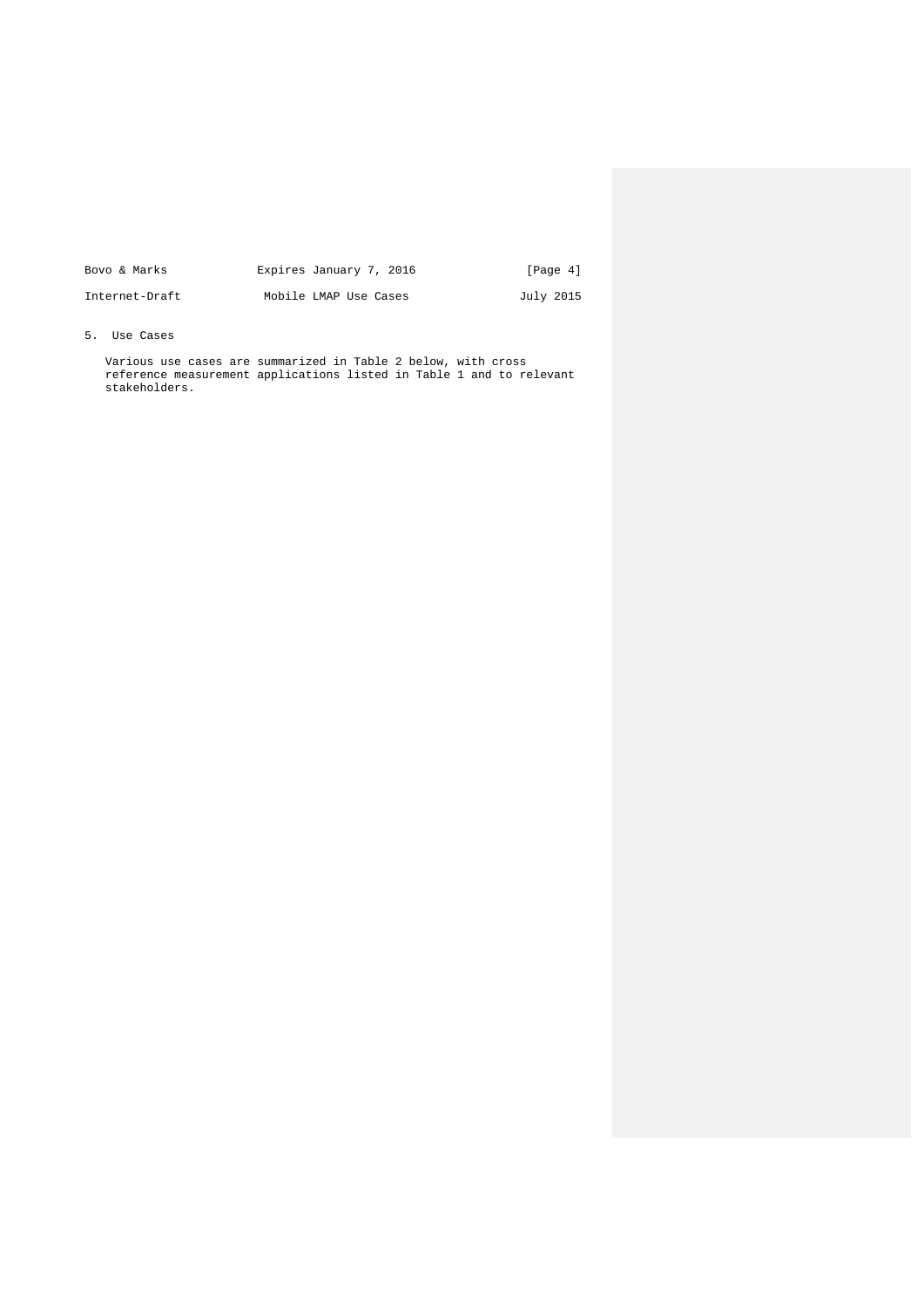|  |  | Bovo & Marks |
|--|--|--------------|
|--|--|--------------|

Expires January 7, 2016 [Page 5]

Internet-Draft Mobile LMAP Use Cases July 2015

| Use case                                  | Stakeholder                            | Measurement<br>Application |
|-------------------------------------------|----------------------------------------|----------------------------|
| POLICY CHECK                              | Governmental policy<br>maker           | 1                          |
| COMPETITION CHECK                         | Governmental policy<br>maker           | $\mathbf{1}$               |
| STRATEGIC DIRECTION                       | Governmental policy<br>maker           | 1,12                       |
| EFFICIENCY IMPROVEMENT                    | Governmental policy<br>maker           | 1,12                       |
| SERVICE CHECK                             | User (individual or<br>enterprise)     | 1, 3, 4, 12                |
| TRENDS                                    | User (individual or<br>enterprise)     | 1,12                       |
| COMPARISONS                               | User (individual or<br>enterprise)     | 2,12                       |
| AUTONOUMOUS NETWORK<br>PERFORMANCE ACCESS | Cellular tower<br>operator             | 2, 4, 5                    |
| AUTONOMOUS RADIO<br>NETWORK ACCESS        | Cellular tower<br>operator             | 2, 5, 8                    |
| MOBILITY                                  | Wireless carrier /<br>Network operator | 2,6                        |
| SERVICE LEVEL AGREEMENT                   | Wireless carrier /<br>Network operator | 1, 2                       |
| RESOURCE USAGE                            | Wireless carrier /<br>Network operator | 2, 5                       |
| TEST OF NEW RELEASE<br>INTRODUCTION       | Wireless carrier /<br>Network operator | 2,5                        |
| CHECK MODELS                              | Researcher                             | 1, 2, 6, 10                |
| GET ACCESS TO REAL IN-<br>FIELD DATA      | Researcher                             | 1, 2, 6, 10                |
| METRICS AVAILABILITY                      | Standards developer                    | 2,10                       |
| CHECK OF OPTIONS                          | Standards developer                    | 2,6,11                     |
| UE CHARACTERIZATION                       | User device vendor                     | 1, 2                       |
| APPLICATION<br><b>CHARACTERIZATION</b>    | Application developer                  | 1, 2                       |
| MOBILE SERVICE                            | Mobile Application                     | 1, 2, 8                    |
| CHARACTERIZATION                          | Service Provider                       |                            |

 Table 2: Table 2: Use Cases and Measurement Applications per Stakeholder

These use cases are detailed below.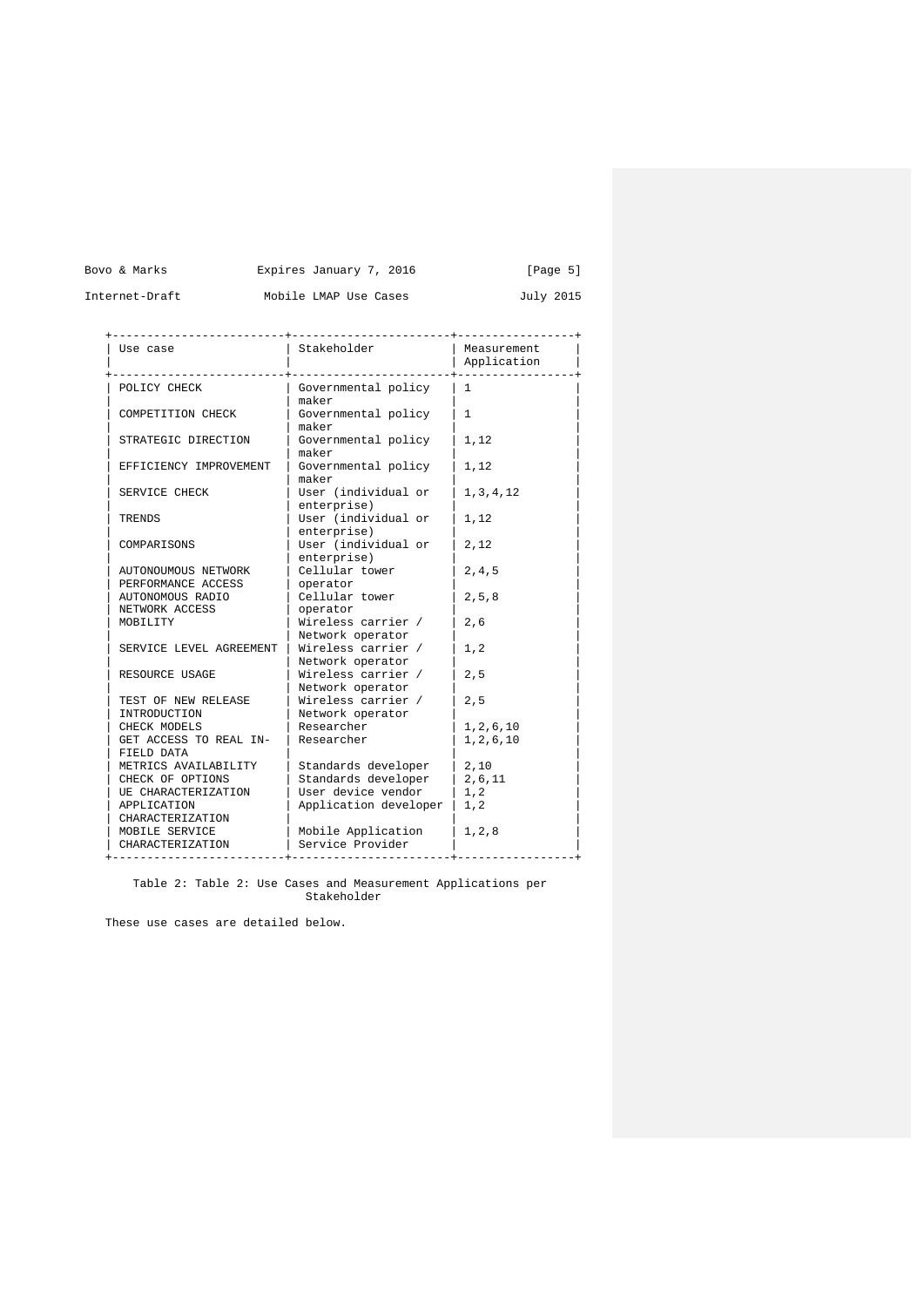| Bovo & Marks   | Expires January 7, 2016 | [Page 6]  |
|----------------|-------------------------|-----------|
| Internet-Draft | Mobile LMAP Use Cases   | July 2015 |

# 6. Stakeholder: User (individual or enterprise)

 Use cases for the "User (individual or enterprise)" stakeholder include the following:

# 6.1. Use Case: SERVICE CHECK

 Naturally, individual or enterprise users are interested in getting the best service from the mobile network and from the service provider. The performance data collected using specific services can be compared by the stakeholders in relation to the measurement conditions (operator, radio interface, end service host, type of service, location, mobility, etc.). In some cases, the User is an enterprise supporting many individual end user devices over a long period of time, over a large geographic region (which may be limited to, for example, specific service routes). Standardized measurements could be enable agreement on an SLA between the enterprise and a mobile service provider.

 Measurement applications that are useful for these purposes are overall data on quality of experience measured by UEs but also service measurements geo-located or correlated to time-of-day, time of-week, etc. Even measurements of changes on a specific network behavior or on a specific service can be interesting and aid in identification of limitations on a specific network.

 A simple example of network limitation could be the absence of connection continuity within a certain geographical location, so connections are dropped as soon as the UE moves into a region, possibly at predictable times.

#### 6.2. Use Case: TRENDS

 Analyzing trends is a use case relevant for example to enterprise organizations that need to assure certain connection reliability over time to their associated or customers. Checking trends is also useful for profiling the customer access and identifying bottlenecks in the service or overload conditions.

 An example of such a use case is an enterprise that has to size and maintain the network resources for customers accessing its network, for example for e-commerce or customer support, and desire to measure the service experience of mobile access over time, to identify bottleneck conditions.

 Measurement application that can be used for such purposes are overall data on quality of experience measured by UEs but also service measurements geo-located. All these measurements have to be **Deleted:** Use Case:

# **Deleted:** T **Deleted:** obviously

**Deleted:** measured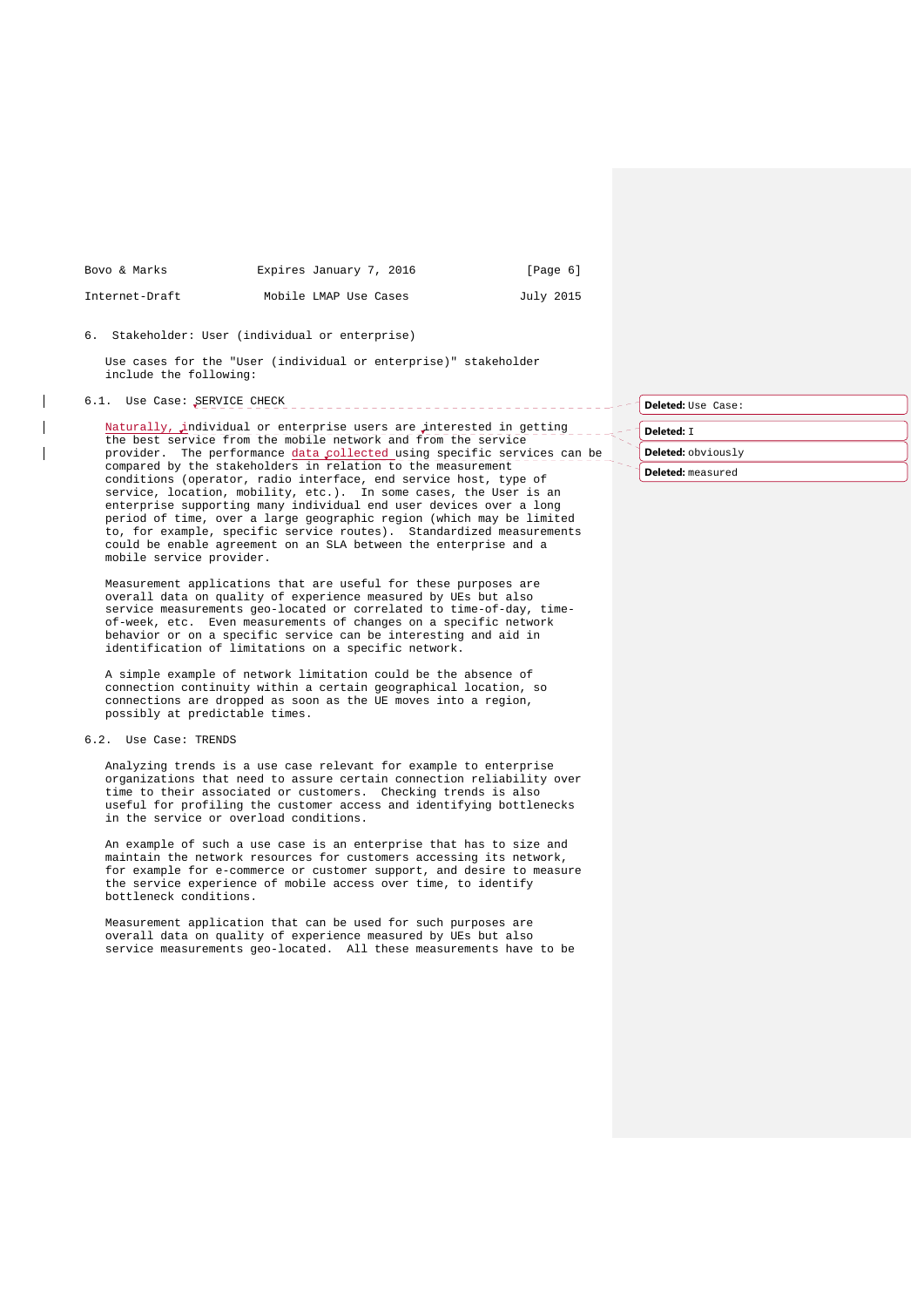| Bovo & Marks   | Expires January 7, 2016 | [Page 7]  |
|----------------|-------------------------|-----------|
| Internet-Draft | Mobile LMAP Use Cases   | July 2015 |

 analyzed as trends over time correlating also with enterprise network conditions and host behavior.

#### 6.3. Use Case: COMPARISON

 An enterprise or individual user could be interested in understand the relevance of a specific issue that it is experiencing, is comparison with other UEs (perhaps located in the same area) and accessing similar services. This could be used to check, for example, UE configuration for correct behavior. Measurements application useful for these purposes could be an enterprise or public (anonymous) repository of end-user measurements toward specific services, geo-located and providing the type of device as possible aggregation criteria for measurements. Comparison use cases are also relevant to inter-comparison of network operators in the enterprise's service areas.

7. Stakeholder: Cellular tower operator

 Use cases for the "Cellular tower operator" stakeholder include the following:

7.1. Use Case: AUTONOMOUS NETWORK PERFORMANCE ACCESS

 A network operator builds and develops new tower sites based significantly on customer demand; the operator has good access to data regarding such demand. The success of an access cellular tower operator, on the other hand, is dependent on building and developing new tower locations for use by multiple network operators, none of which may share operational information. Therefore, a cellular tower operator may seek access to a broad set of public mobile measurements, possible over a broad set of network operators, in order to inform tower development activities that will serve multiple network operators, ideally without expensive drive tests.

 Measurement applications useful for these use cases could be the quality of experience of the specific network, the network diagnosis and the change of operation in the specific network.

7.2. Use Case: AUTONOMOUS RADIO NETWORK ACCESS

 A cellular tower operator is interested in getting the most from each site, checking the correctness of the configuration against the radio conditions and suggesting improvements to NO that operate the rest of the network. Getting autonomous access to the end-user experience correlated with radio conditions and cell identification helps the cell tower operator to be more proactive in suggesting network improvements. Measurements could be also used to suggest migration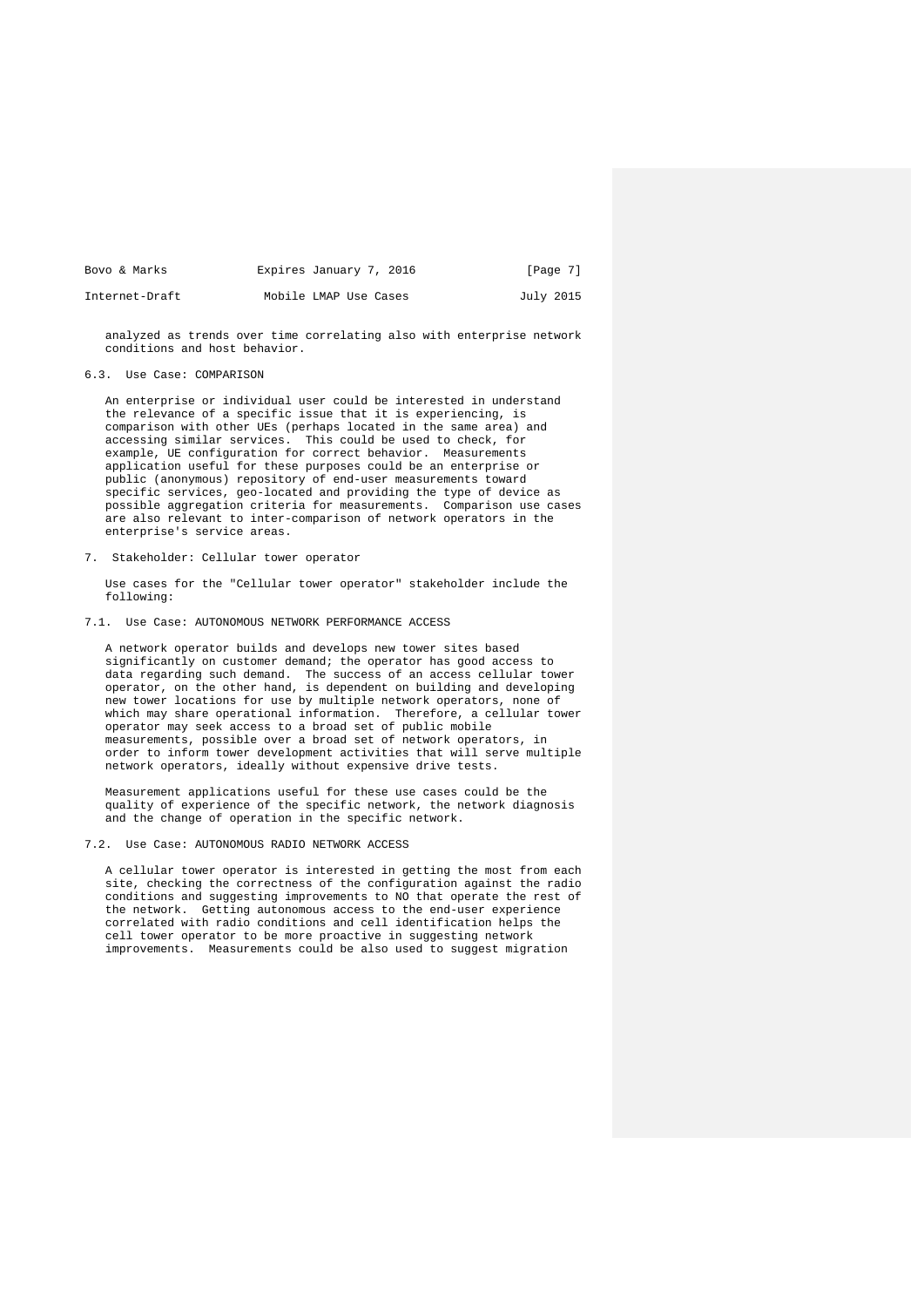| Bovo & Marks   | Expires January 7, 2016 | [Page 8]  |
|----------------|-------------------------|-----------|
| Internet-Draft | Mobile LMAP Use Cases   | July 2015 |

 to other radio access technologies and otherwise upgrading the cellular site.

 Measurement applications useful for these use cases could be the quality of experience of the specific network, the diagnosis of problems, and the encouragement of deployment of more efficient radio access technologies.

8. Stakeholder: Wireless carrier / Network operator

 Use cases for the "Wireless carrier/Network operator" include the following:

# 8.1. Use Case: MOBILITY

 As usual in the mobile domain, it is necessary to characterize the broadband services during mobility events. Such characterization can<br>be correlated to specific cells and/or specific services. The be correlated to specific cells and/or specific services. adoption of measurements at end user premises can be reused even for setting proper values for handover settings.

 This scenario can be useful also for the so-called "Self-Organizing Networks" (SON), in which the network automatically sets its configuration. The availability of end user measurements related to mobility can be used to check the correctness of SON methodology.

 Measurement applications are quality of experience of a specific network, correlated with radio conditions, location information, and device information. All these measurements have the consequence that the stakeholder can improve knowledge of its network performance, useful also to optimize and design better updates of the network.

 Mobility characterization can be used even to characterize the radio access technology behavior during service lifetime. Such characterization could suggest improvements of the mobile network or additional features to support better mobility.

8.2. Use Case: SERVICE LEVEL AGREEMENT

 The existence of a Service Level Agreement is predicated on an understanding between the parties on accurate measurement methods. Currently, SLAs are rare in the mobile domain, partially because such an understanding is difficult to reach. Standardized measurements will help enable mobile SLAs.

 Checking the Service Level Agreement is needed not only to be sure that the contract to customers is satisfied but also could be useful to check the performance of different NOs homogeneously. This could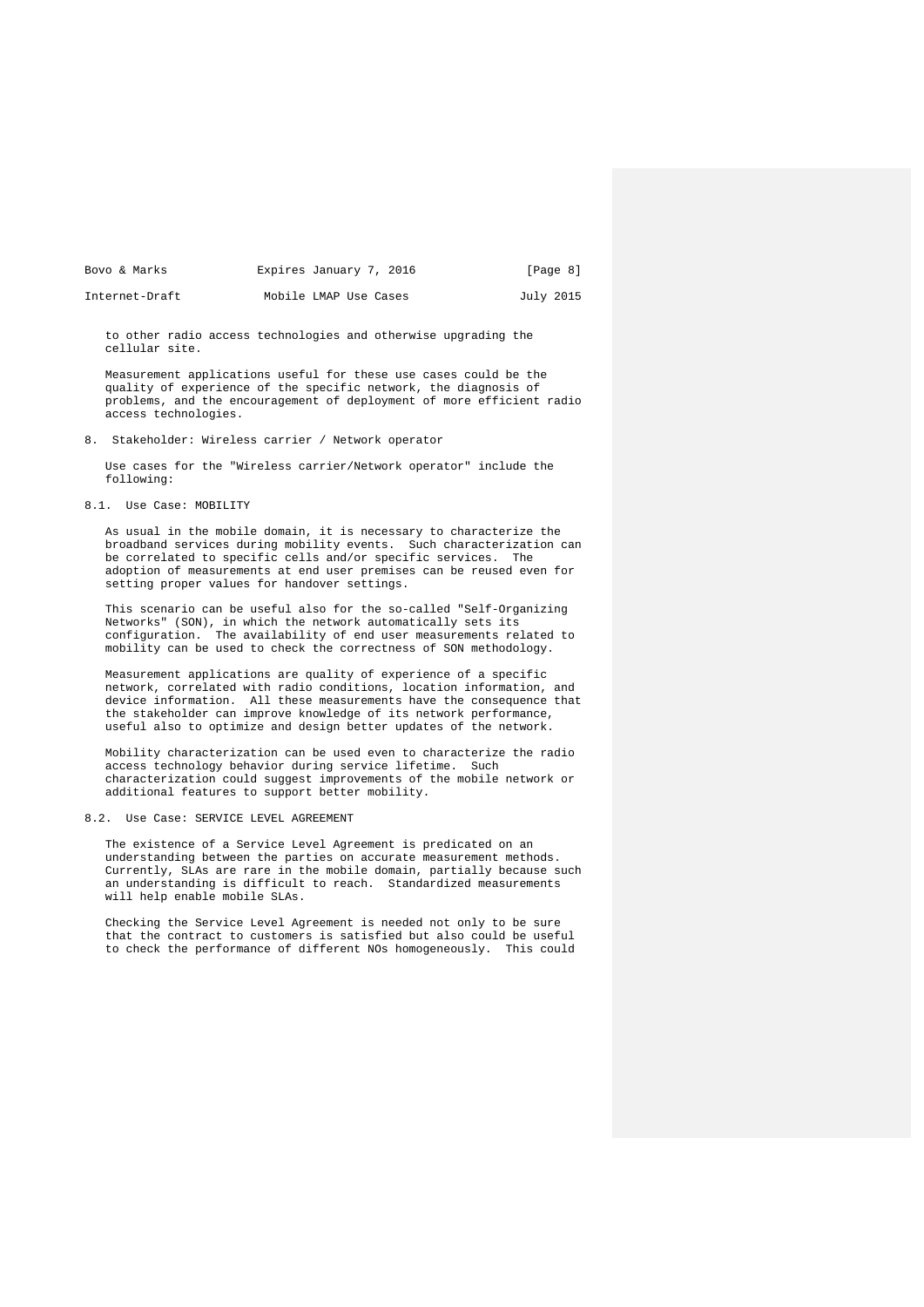| Bovo & Marks   | Expires January 7, 2016 | [Page 9]  |
|----------------|-------------------------|-----------|
| Internet-Draft | Mobile LMAP Use Cases   | July 2015 |

 imply understanding limitations and trigger analysis to improve the core network or redesign radio deployment to make it more efficient or to move to new radio access technology.

 Measurement applications include the quality of experience of a specific network and also overall data on quality of experience of set of networks available to customers.

# 8.3. Use Case: RESOURCE USAGE

 Traffic and performance measurements are useful to optimize network parameter configuration, feeding optimization systems as in the Self- Organizing Networks. Even if this job is typically done at the network level, the availability of the UE perspective can help especially for network technologies that do not provide a complete reporting of the UE measurements. For example, spectrum allocation and configuration parameters can be modified according to the traffic and performance measurements provided by UEs, for example to avoid network overload and congestion and reduce loss of radio contact.

 Measurement applications are the quality of experience of a specific network and diagnosis of problems in a specific network.

8.4. Use Case: TEST OF NEW NETWORK EQUIPMENT

 Measurements provided by an end-user can be used to characterize the performance changes following new network equipment.

 Aggregated per cell and radio technology, such measurements can provide KPIs that can be used to compare the network performance before and after new release changes at the access network level, from the end user perspective.

 Measurement applications are the quality of experience of a specific network and diagnosis of problems in a specific network.

#### 9. Stakeholder: Researcher

Use cases for the "Researcher" stakeholder include the following:

9.1. Use Case: CHECK MODELS

 A researcher can be interested in checking the correctness of some hypothesis or theoretical models, starting from in-field data. For example, the statistical model for service request arrival rate by customers can be checked against real conditions. Therefore, measurement applications useful for researchers can be quality of experience of a specific network or quality of experience on a set of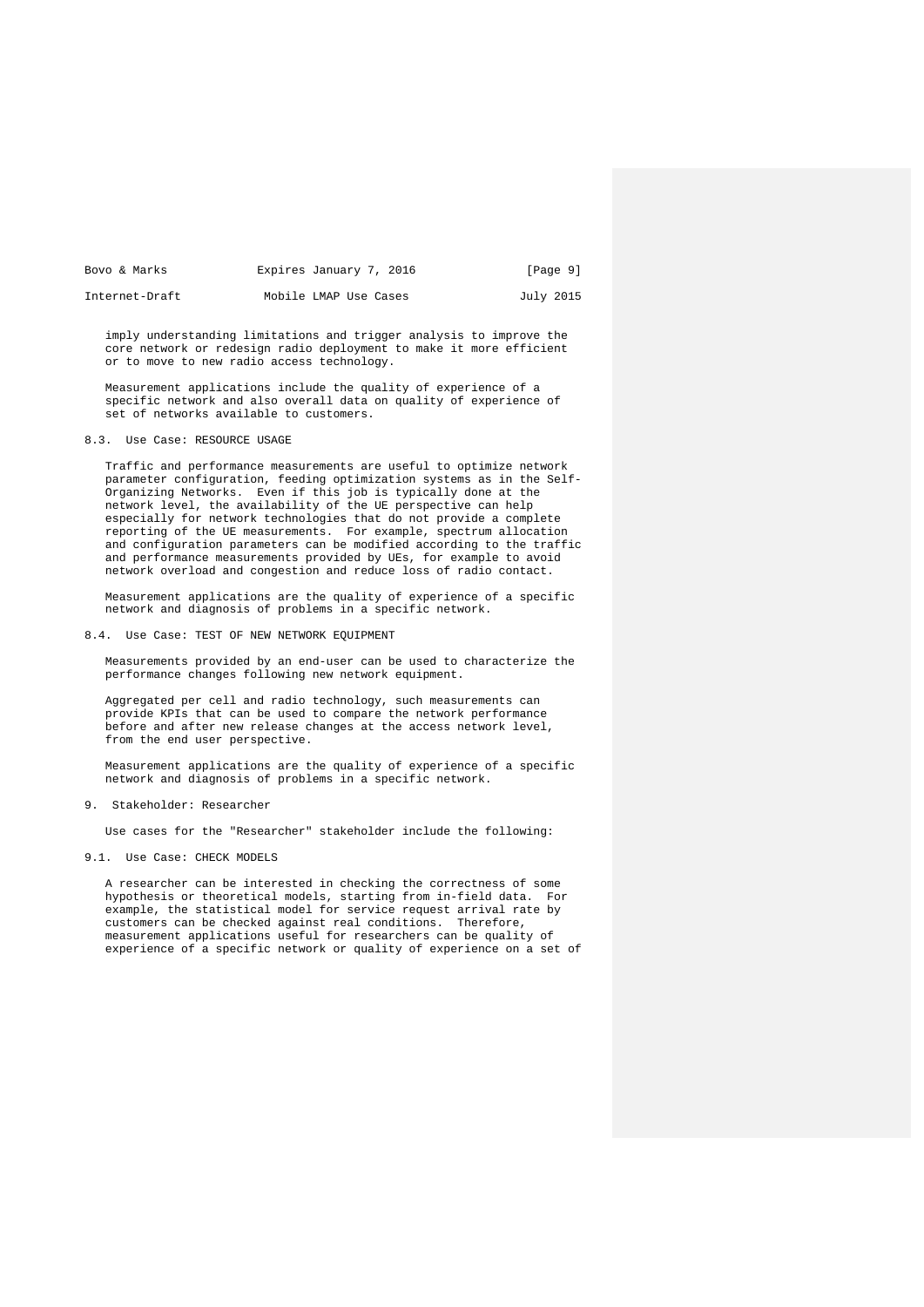| Bovo & Marks   | Expires January 7, 2016 | [Page 10] |
|----------------|-------------------------|-----------|
| Internet-Draft | Mobile LMAP Use Cases   | July 2015 |

 networks available to the user. Other relevant applications include improving knowledge of system performance and checking the network behavior against theoretical models.

# 9.2. Use Case: ACCESS TO REAL IN-FIELD DATA

**Deleted:** GET

 Another possible use case is getting access to real data in order to achieve additional information useful for researchers, as for example test set or traffic profiles and consistency.

 Measurement applications useful for this use case are similar to the previous one.

# 10. Stakeholder: Standards developer

 $\mathbf{I}$ 

Use cases for the "Standards developer" include the following:

10.1. Use Case: METRICS AVAILABILITY

 End user measurements are useful to understand actual mobile performance and so make decisions on improved standards based on measured facts, as obtained in a standardized manner. For example, latency metrics available on specific radio access technology can support upgraded standards.

 Measurement application useful for standards developer can be quality of experience of a specific network or comparing measured results with theoretical models.

### 10.2. Use Case: CHECK OF OPTIONS

 Performance measurements allow comparison of expected results with current results, in order to validate technical choices. An example could be the adoption of specific codec for voice or the adoption of specific protocols for data services. Another example is the impact of security on performance, because authentication and ciphering techniques could affect overall performance.

 Measurement applications include performance assessment, correlated to radio, location, and technology details. Other measurement applications include the assessment of technology elements proposed during the standard development.

11. Stakeholder: User device vendor

Use cases for the "User device vendor" include the following: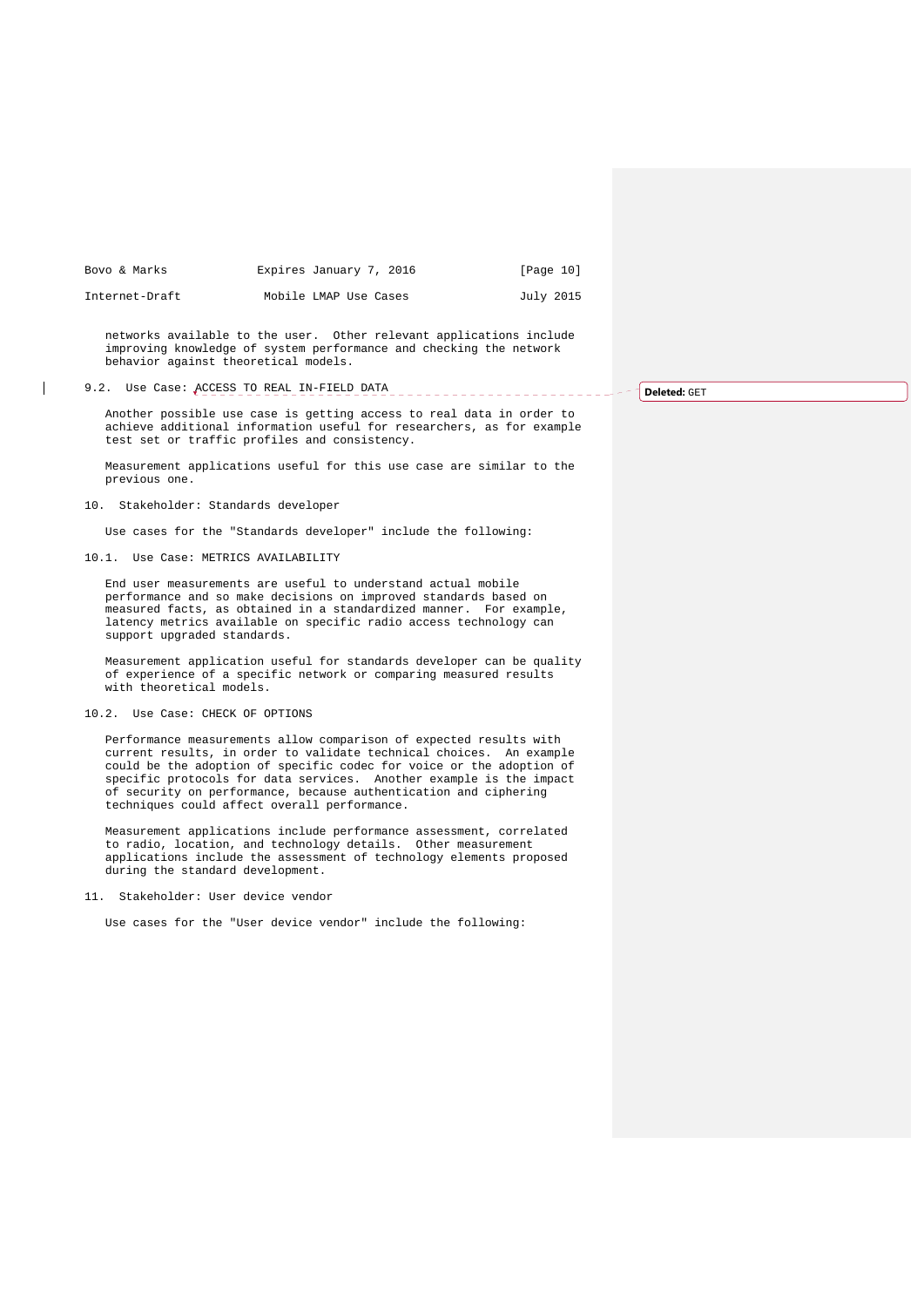| Bovo & Marks   | Expires January 7, 2016 | [Page 11] |
|----------------|-------------------------|-----------|
| Internet-Draft | Mobile LMAP Use Cases   | July 2015 |

#### 11.1. Use Case: UE CHARACTERIZATION

 User device manufacturers are generally interested in the range of possible network performance that their users may experience, particularly in correlation to factors such as device features. Such information informs the design decisions of the manufacturer, for example providing guidance as to which features will be most relevant to user experience.

 User device manufacturers can be interested in the adoption of UE broadband measurements to characterize the interoperability of the device against real networks. The adoption of KPIs divided per user device is helpful for this type of characterization. In fact, different network settings can be the reason for a variable interoperability between the network and the UE.

 So, measurement applications useful for user device vendors can be quality of experience of a specific network or quality of experience on a set of networks available to the user.

#### 12. Stakeholder: Application developer

 Use cases for the "Application developer" stakeholder include the following:

### 12.1. Use Case: APPLICATION CHARACTERIZATION

 Mobile application (app) developers are generally interested in the range of possible network performance that their users may experience. Such information informs the design decisions of the developers, for example providing guidance as to which app features will enhance, or detract from, user experience.

 In case of mobile applications, it is important to characterize how well the app is performing through the network. This characterization can be also the trigger for app changes that minimize the drawbacks with the network interaction. It is possible for mobile application developers also to include monitoring callbacks that can be useful for passive measurements. Other use cases for app developer are a sort of usage profiling, understanding when and how much an app is used by customers. Timing the app's access to services from the network is important, for example, to correlate usage drop by the user to poor quality of service experience.

 Measurement application useful for app developer can be quality of experience of a specific network or quality of experience on a set of networks available to the user.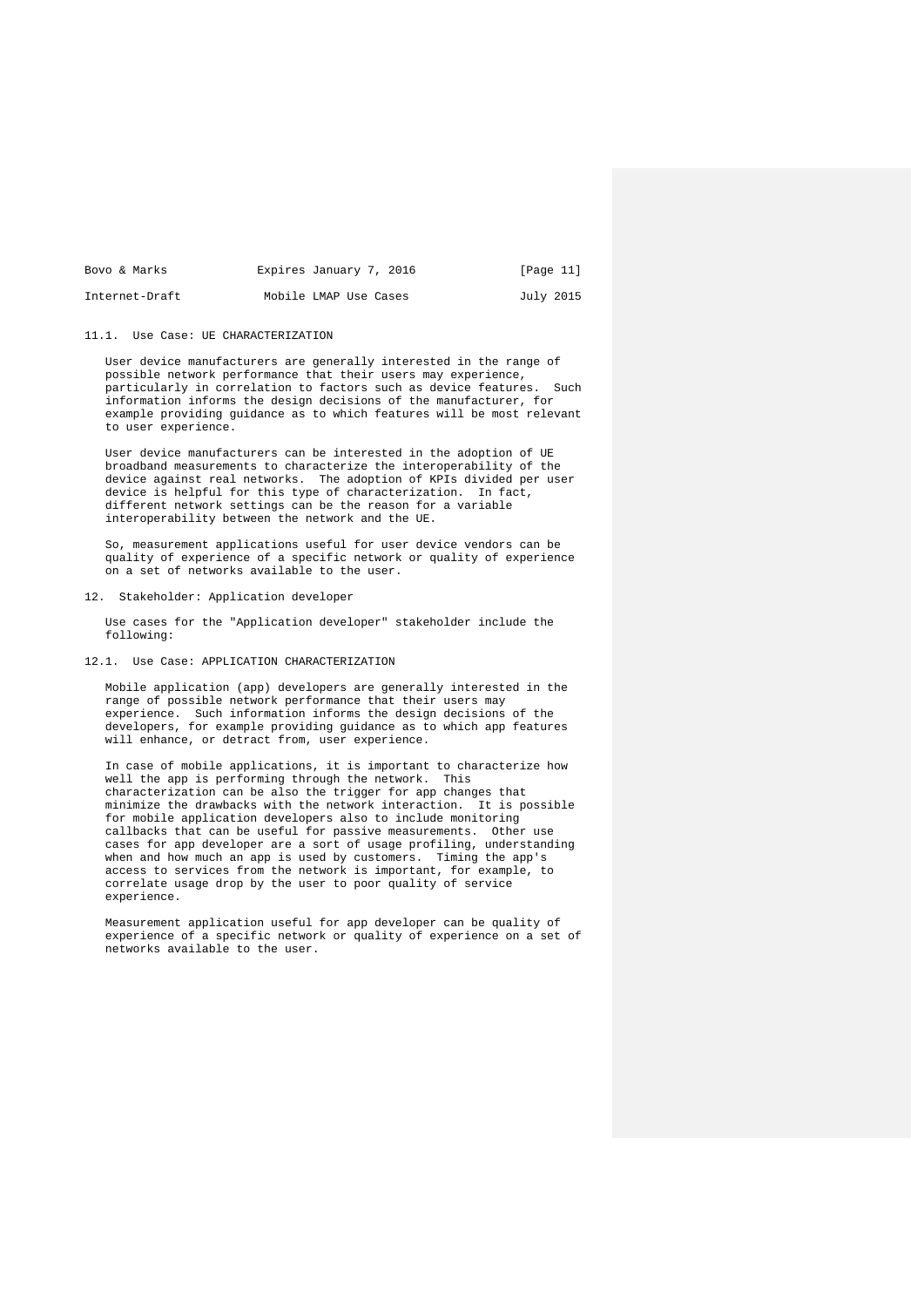| Bovo & Marks   | Expires January 7, 2016 | Page 121  |
|----------------|-------------------------|-----------|
| Internet-Draft | Mobile LMAP Use Cases   | July 2015 |

#### 13. Stakeholder: Application service provider

 Use cases for "Mobile application service provider" stakeholder include the following:

#### 13.1. Use Case: MOBILE SERVICE CHARACTERIZATION

 Mobile application service providers are interested in mobile broadband measurement characterization, particularly correlating the measurements to the specific invoked application. In fact, the service accessed by mobile has to satisfy certain conditions not relevant to services accessed from fixed networks. Assessment is possible by measuring the volume of mobile application transactions and also by correlating such usage with the actual performance level. A consequence of such analysis could be encouragement of users to adopt specific radio technologies with some critical mobile apps.

 In case of networks that do not support the bandwidth needed for a specific application, it may be useful to trigger modifications either in the application itself or in the network. The trade-off decision can be driven even by end user measurements.

 Measurement application useful for the app developer can be quality of experience of a specific network or quality of experience on a set of networks available to the user. Measurements can be used to encourage the network operator to adopt more efficient radio technologies to support services that could be limited by network efficiency so far.

#### 14. Stakeholder: Governmental policy maker

The Governmental policy maker stakeholder includes several use cases:

#### 14.1. Use Case: POLICY CHECK

 In order to check the behavior of network players against current policies, the behavior of networks must be measured from an end-user perspective. So, as an example, if current policies require that emergency calls be supported by all network operators even when the UE is SIM-less or belonging to a different operator, then measurements are required to check the compliance against this requirement.

 Measurement application that can be useful for this use case are overall data on quality of experience measured by UEs across different networks. It is important to characterize the measurements with dimensions that support the policy check under test. As in the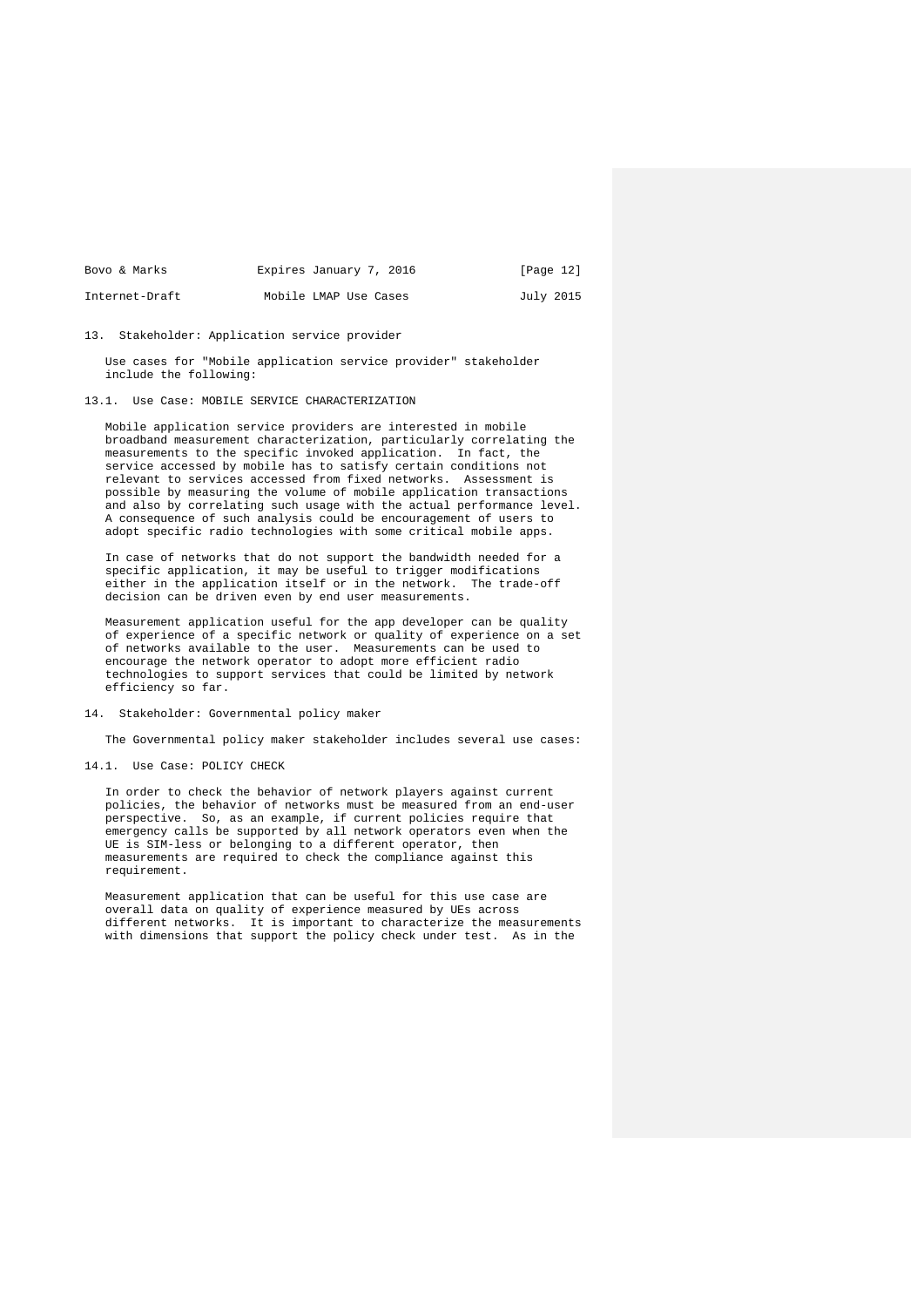| Bovo & Marks   | Expires January 7, 2016 | [Page 13] |
|----------------|-------------------------|-----------|
| Internet-Draft | Mobile LMAP Use Cases   | July 2015 |

 previous example, it is necessary to associate the measurements to the home network users, roamers, and SIM-less UEs.

#### 14.2. Use Case: COMPETITION CHECK

 Governmental policy makers could encourage competition between NOs. In case of resources shared by different actors (e.g. shared sites, shared network entities, radio spectrum, etc.) it could be relevant to measure current behavior for different NOs. An example could be the support of legacy services that the governmental policy maker requires be maintained (e.g. technically obsolete radio technologies to be maintained for a certain period of time with specific level of service).

 In this use case the overall data on quality of experience could be measured by UEs across different networks.

#### 14.3. Use Case: STRATEGIC DIRECTION and EFFICIENCY IMPROVEMENT

 Governmental policy makers could encourage the adoption of technologies with a strategic plan, for example to achieve a better<br>environmental sustainability. Measurements with this perspective c .<br>Measurements with this perspective can be related for example to battery usage per services, spectrum needs, or specific geographical areas. For example, it could be specified that some specific geographical region will support at least a certain number of concurrent calls per location area. So, admission certain number of concurrent calls per location area. control and network allocated resources have to deal with these requirements.

 Another example relates to technological evolution, such as measuring the amount of traffic for specific services encouraging the deployment of new technologies to support better usage of scarce spectrum, for example with a better spectral efficiency or operation with reduced radio signal power. In general, users may be hesitant to convert to new UE technology due to cost without unbiased reassurance of the technical benefits to the individual users of making the transition; unbiased measurements may thereby encourage individual equipment upgrades that would contribute toward a more efficient network operation.

 Measurement application for these use cases include the overall data on quality of experience measured by UEs and also service measurements geo-located or correlated to radio conditions, even associated to other UE parameters (e.g. type of device, radio access technology, battery consumption,radio signal strength).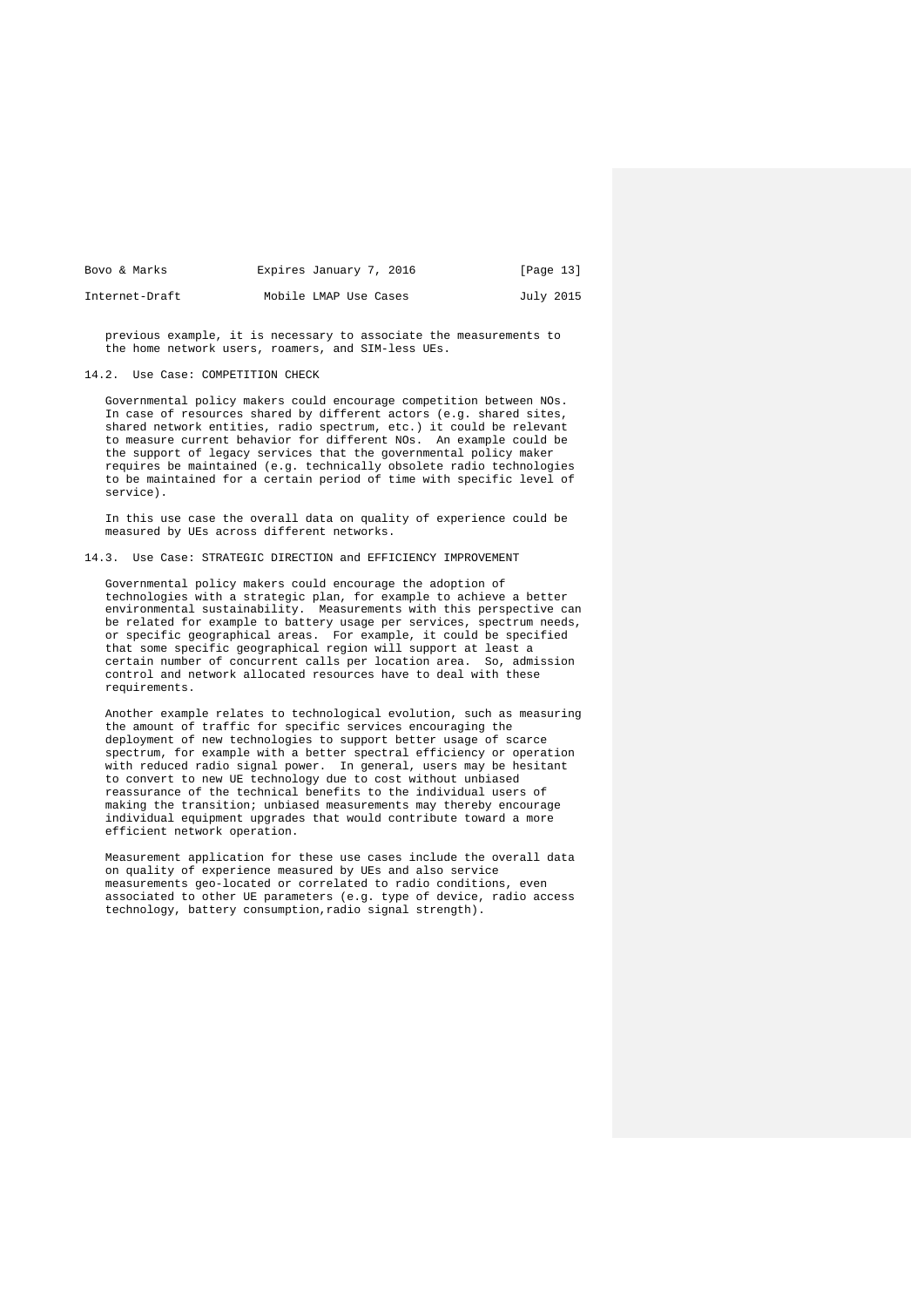| Bovo & Marks   | Expires January 7, 2016 | [Page $14$ ] |
|----------------|-------------------------|--------------|
| Internet-Draft | Mobile LMAP Use Cases   | July 2015    |

#### 15. Acknowledgements

 The authors acknowledge the participants in the IEEE 802.16 Working Group on Broadband Wireless Access and in IEEE 802.16's Project 802.16.3 on Mobile Broadband Network Performance Measurements.

## 16. IANA Considerations

This memo includes no request to IANA.

17. Security Considerations

 Candidate Control and Report protocols are required to meet security requirements identified in [I-D.ietf-lmap-framework] .

#### 18. References

### 18.1. Normative References

[I-D.ietf-lmap-framework]

 Eardley, P., Morton, A., Bagnulo, M., Burbridge, T., Aitken, P., and A. Akhter, "A framework for Large-Scale Measurement of Broadband Performance (LMAP)", draft-ietf lmap-framework-11 (work in progress), February 2015.

### 18.2. Informative References

[P802.16.3]

 IEEE 802.16 Working Group on Broadband Wireless Access, A. Bovo (editor), "IEEE 802.16.3 Architecture and Requirements for Mobile Broadband Network Performance Measurements", Oct 2014, <https://mentor.ieee.org/802.16/ dcn/14/16-14-0078-00.docx>.

Authors' Addresses

 Antonio Bovo independent Italy

Email: Antonio Bovo